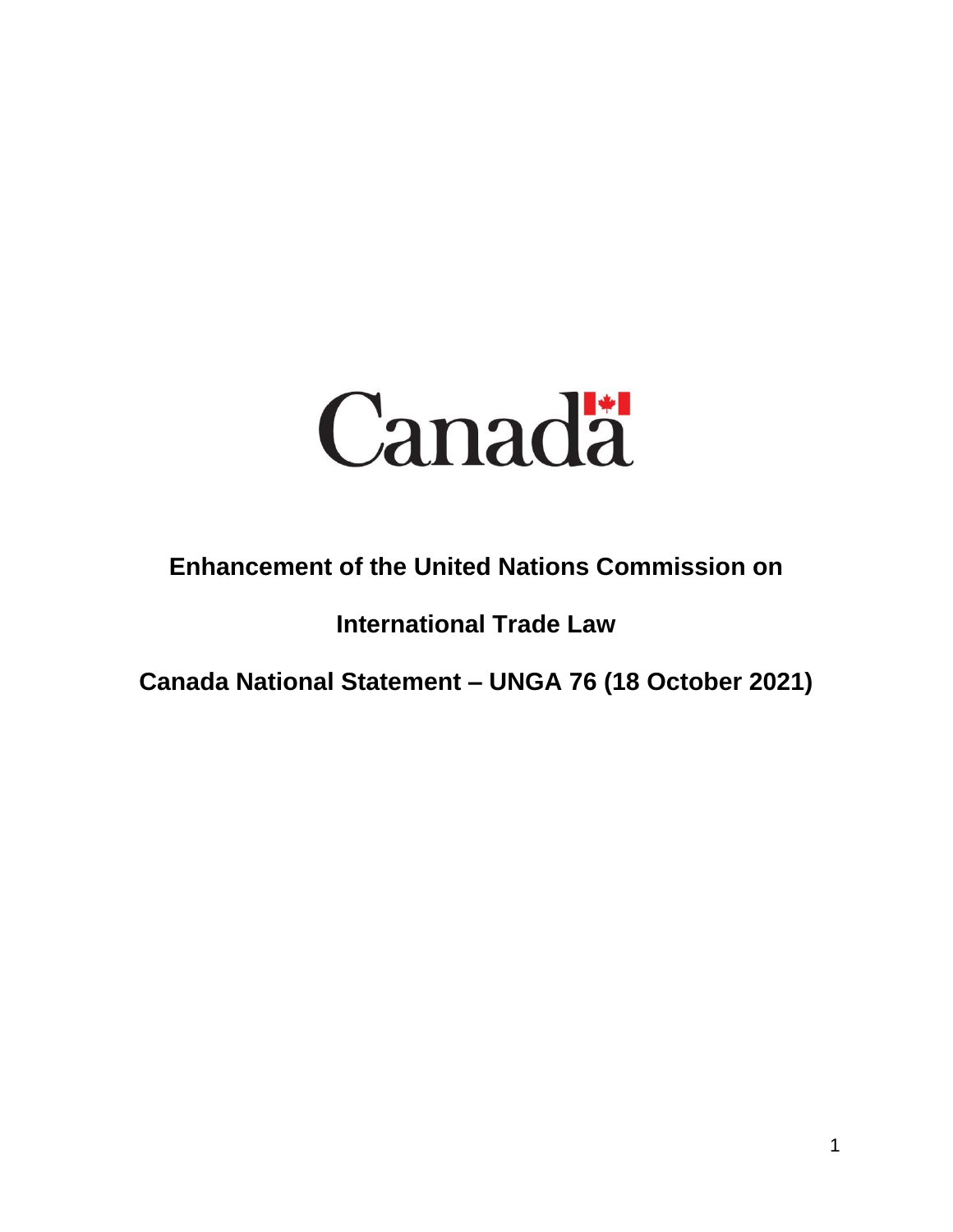Mr./Madam Chair,

Thank you for this opportunity to present Canada's comments on the work of the United Nations Commission on International Trade Law and its 54<sup>th</sup> session.

Canada would like to take this opportunity to congratulate the Commission on another very productive year. Despite the many challenges and uncertainty created by the ongoing COVID-19 pandemic, the Commission was able to adapt and ensure the continuity of its important work.

It is with great satisfaction that Canada notes the approval by the Commission of three texts on mediation: the UNCITRAL Mediation Rules; the UNCITRAL Notes on Mediation; and the 2018 Guide to Enactment and Use of the UNCITRAL Model Law on International Commercial Mediation and International Settlement Agreements Resulting from Mediation. These texts represent very positive additions to the Commission's existing work on mediation.

The Commission has also adopted the UNCITRAL Expedited Arbitration Rules. The Working Group was successful in developing a streamlined, simplified, and cost-effective procedure that preserves the fundamental principles of arbitration, including party autonomy and due process. These Rules provide a viable alternative to commercial parties seeking a more rapid resolution of their disputes.

2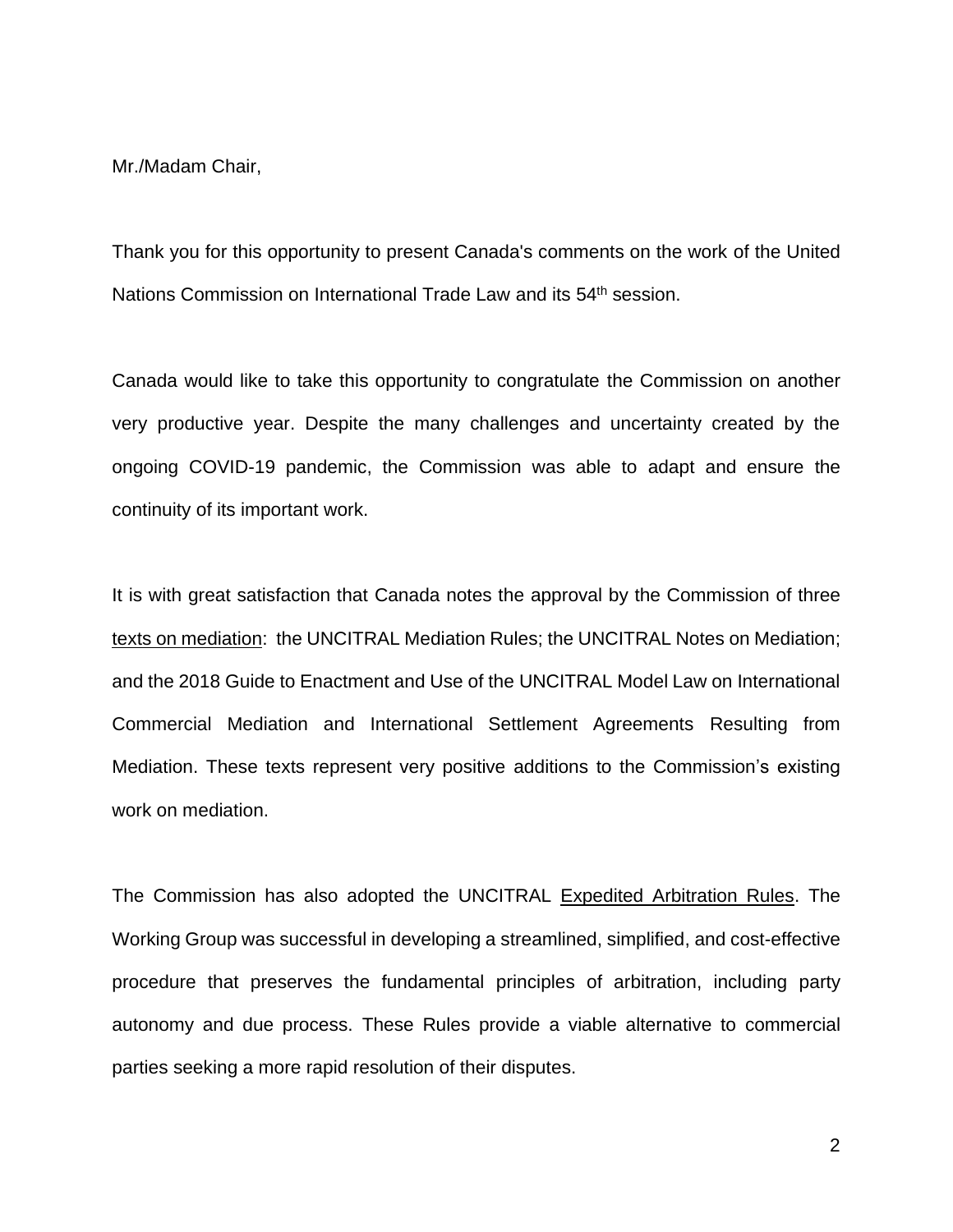Canada shares the view that micro, small and medium-sized enterprises, or MSMEs, benefit from the development of rules specifically tailored to their needs. We congratulate the Commission on the adoption of the Legislative Recommendations on Insolvency of Micro- and Small Enterprises, and the UNCITRAL Legislative Guide on Limited Liability Enterprises.

Canada also applauds the inclusive, transparent, and broad discussions that have taken place within WGIII on the reform of investor-state dispute settlement mechanisms. While there has been steady progress to date on the work plan, it is important to keep the momentum going so that work on this important project can be completed by 2025. Canada therefore welcomes and supports the Commission's allocation to WGIII of one additional week of working group sessions for a period of four years, from 2022 to 2025.

In terms of other ongoing work, we note the progress of the Commission's work on the recognition of foreign judicial sales of ships and on the cross-border recognition of identity management and trust services. Canada considers this work to be of great value.

Finally, Canada wishes to congratulate the Commission on its discussions and recommendation for the enlargement of UNCITRAL's membership from 60 to 70 States.

3